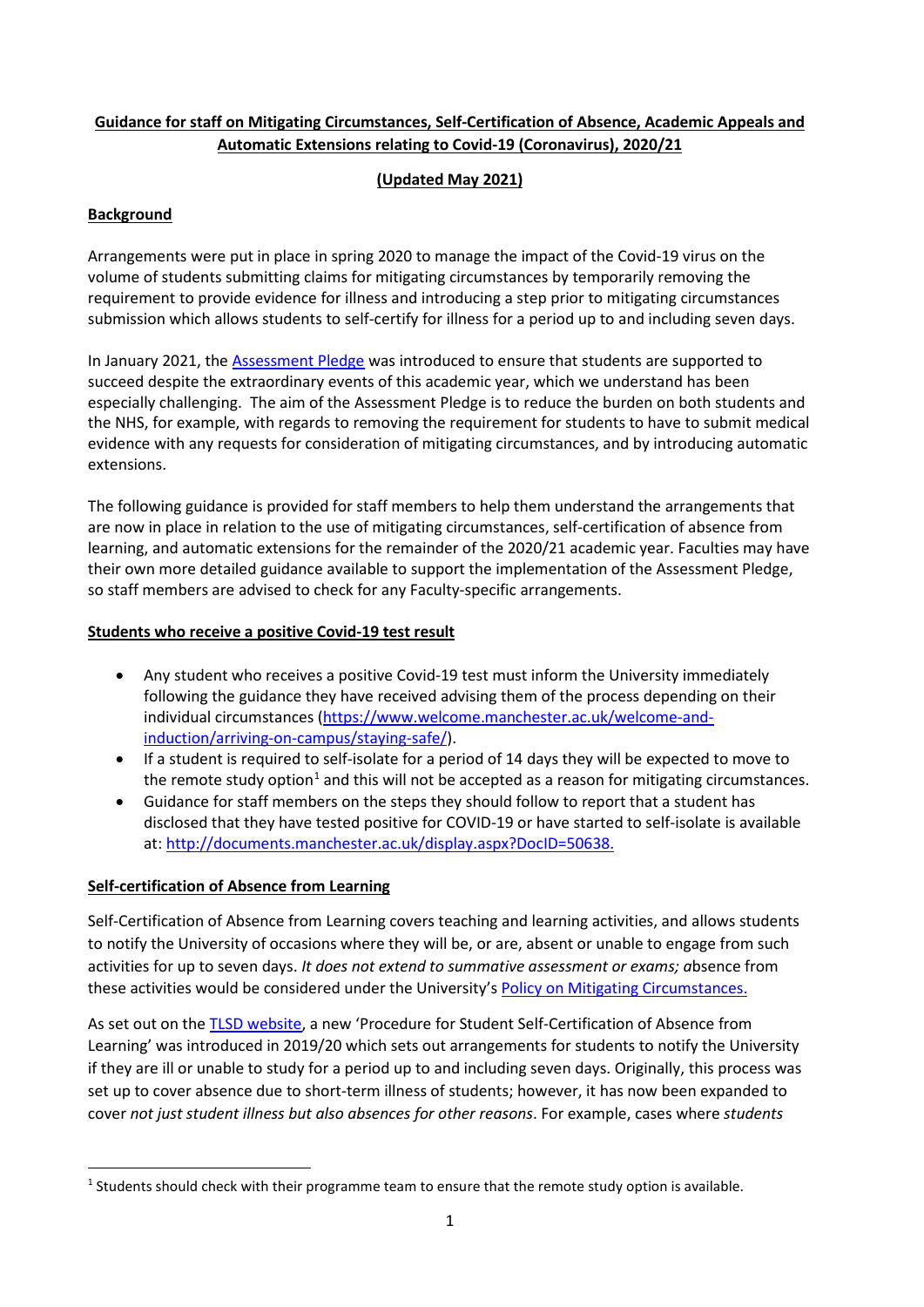*miss learning opportunities due to situations such as loss of IT connection and care duties can also be included.* Evidence is not required to be submitted to support any Self-Certification of Absence form.

Self-certification is part of the process of a student reporting to the University that they are struggling to engage with learning opportunities. This self-reporting of difficulty with study should fit with engagement monitoring data gathering (formerly called attendance monitoring or class registers but now could include data on VLE access and PC cluster login).

### **Self-certification process 2020/21**

- Students should submit to their School a [Student Self-certification of absence form](http://documents.manchester.ac.uk/display.aspx?DocID=48680) if they are ill or are unable to engage with study for a period *up to and including seven days,* in relation to teaching and learning activities; the form relates to attendance and engagement and is not part of the mitigating circumstances procedure. (For absences of more than seven days, or where students' summative assessments may be affected, they are advised to use the process for consideration of mitigating circumstances.)
- *Self-certification should be used to help the Academic Advisor to spot early signs of a student starting to struggle with their study. The Academic Advisor should guide the student to engage in the relevant support systems to catch up and recover.*
- For further details, please see the full procedure at: [https://www.staffnet.manchester.ac.uk/tlso/policy-guidance/assessment/reaching-decisions](https://www.staffnet.manchester.ac.uk/tlso/policy-guidance/assessment/reaching-decisions-from-assessment/self-certification/)[from-assessment/self-certification/](https://www.staffnet.manchester.ac.uk/tlso/policy-guidance/assessment/reaching-decisions-from-assessment/self-certification/)

# **Mitigating circumstances**

*Mitigating circumstances are 'unforeseeable or unpreventable circumstances that could have, or did have, a significant adverse effect on the academic performance of a student'.*

Mitigating circumstances are part of the process for informing Examination Boards about adverse circumstances impacting students' **summative assessment**.

Mitigating circumstances in most instances require independent verifiable evidence to support the claims made by the student. **The [Assessment Pledge](https://www.manchester.ac.uk/coronavirus/assessment-pledge/) introduced on 19th January removed the requirement to provide evidence to support applications relating to illness/medical issues.** (Please see further details below under Mitigating Circumstances Process 2020/21.)

Further details for students about the Assessment Pledge can be found in th[e Assessment Pledge FAQs\)](https://www.studentsupport.manchester.ac.uk/study-support/mitigating-circumstances/assessment-pledge-faqs/).

Schools should consider referring students onto any appropriate areas of support across the University if the reasons for the application highlight an ongoing support need.

### **Mitigating circumstances process 2020/21**

- *Students who are affected by illness or circumstances which they* believe impact on their ability to study and could have an adverse effect on their summative assessments are advised to submit a claim for mitigating circumstances. (If their adverse situation/circumstances only lasts for a short time, i.e. up to and including seven days, and only affects their attendance at, or engagement with, teaching and learning activities, then that would come under the Self-Certification of Absence procedures; it is only when the circumstances may adversely affect their summative assessments that students are advised to submit a claim for mitigating circumstances).
- Students should submit as much information as possible with their claim for mitigating circumstances, in order that the Panel can make an informed decision. It is advisable that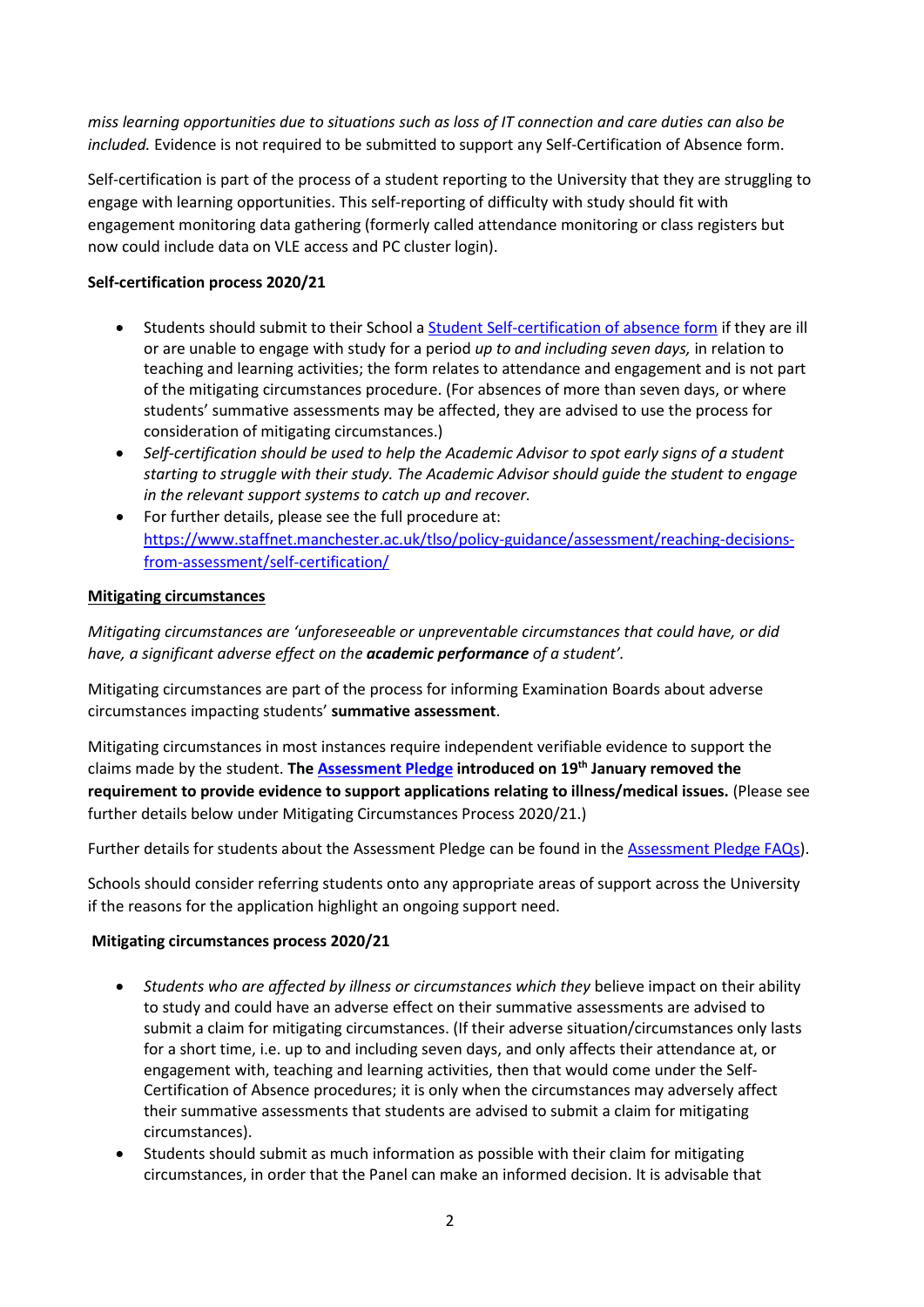students provide a detailed description of both a) the circumstances and b) the impact of those circumstances on their performance/attainment.

- *The Assessment Pledge introduced on 19th January 2021 removed the requirement for students to submit supporting evidence with any claim for illness/medical issues for mitigating circumstances.*
- Schools/Mitigating Circumstances Panels should *not* request medical evidence from any students who have not submitted such evidence with applications for mitigating circumstances that cite medical issues/illness, during the remainder of the 2020/21 academic year. Panels should also *not* give greater merit to applications from students that do include medical evidence. They should treat cases the same as they would do normally, in terms of the seriousness/strength of the case; for example, a case citing a student having a cold may be viewed by the Panel as being a more robust case than a student who has a more substantial or longer lasting illness or medical issue. Panels should still use their judgement to assess the severity of cases, whether or not they are accompanied by evidence, but should be flexible and empathetic in the circumstances.
- Students who are studying remotely will be responsible for ensuring that they have access to the appropriate IT equipment and reliable internet access for their particular programme of study and they would need to cover any costs associated with these; if students are studying remotely, they are advised to check with their programme team regarding any specific IT equipment/internet access that is required to enable them to fully engage with their programme of study.
- Students are reminded that if they are struggling to access appropriate equipment they can contact [helpmegetonline@manchester.ac.uk](mailto:helpmegetonline@manchester.ac.uk) who will be able to provide appropriate levels of support depending on individual circumstances.
- Normally, the Policy on Mitigating Circumstances does not allow IT failures as grounds for mitigation; however, due to the move to blended learning, certain IT-related circumstances will be accepted. If students are claiming mitigating circumstances due to IT failure or equipment or connectivity, evidence of this failure would be required to support any claim. Examples of evidence include copies of correspondence from an internet service provider or utility company, as appropriate; or if students experience a network or hardware fault at the point of submission, they should take a screenshot or photograph of any error message. Further guidance on IT issues being considered a grounds for mitigation, can be found at: [http://documents.manchester.ac.uk/display.aspx?DocID=51373.](http://documents.manchester.ac.uk/display.aspx?DocID=51373)
- Academic colleagues and students should do what they can to avoid these issues arising in the first place, e.g. staff not setting deadlines or exams during known Blackboard downtime, no deadlines or the setting of online exams out of working hours or when IT support is not available and advising students to plan well so they are not submitting work at the last minute.
- If students are submitting requests for mitigating circumstances in relation to new caring responsibilities (if their child has to stay at home from school to self-isolate, for example), evidence should be provided such as copies of emails/letters from their child's school/childcare facility confirming that the child is unable to attend their usual facilities, including relevant dates.
- Schools/Panels are advised to consult with the Disability Advisory and Support Service (*DASS*) regarding any requests for mitigating circumstances that cite, or may be connected to, a student's disability.

### **Academic Appeals**

Although not specifically stated in the Assessment Pledge, the requirement for students to provide medical evidence to support Academic Appeals has also been revised for the rest of the 2020/21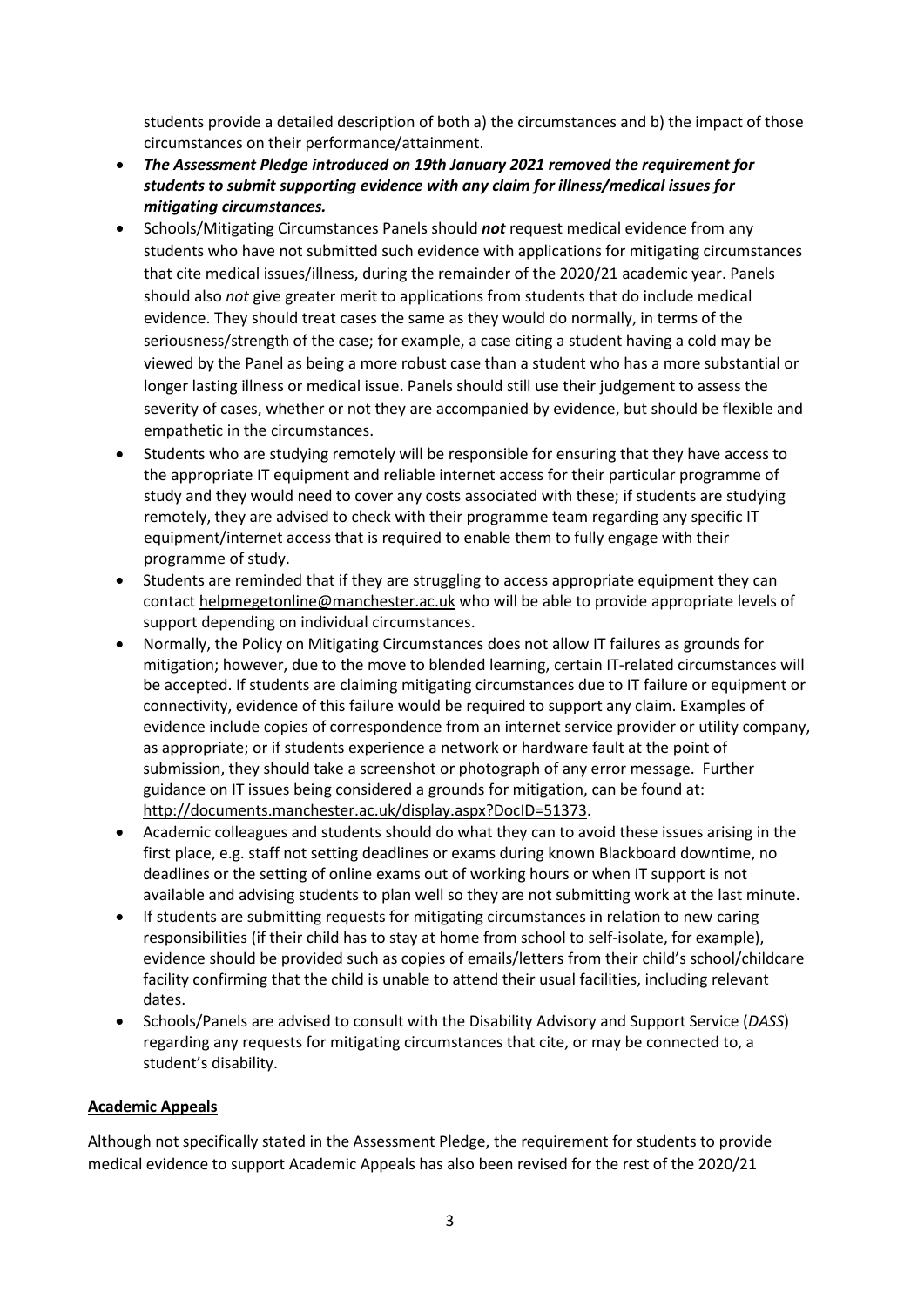academic year, to reflect the fact that students may find it difficult to obtain GP appointments during the current situation. Any cases presented as an Academic Appeal relating to medical issues/illness are *not* required to provide supplementary medical evidence to support the student's medical circumstances, and these should not be requested, if students have not previously made these available. However, if students *are* able to provide supplementary medical evidence to support the appeal, they are encouraged to do so as it may assist the retrospective consideration of such cases.

If students are appealing on the grounds of there being circumstances affecting their performance which the Examination Board or equivalent body may not have been aware of when a decision was made, they are still required to provide credible and compelling reasons, supported by appropriate documentary evidence, to explain why they did not bring the mitigating circumstances to the University's attention at an earlier stage.

#### **Automatic Extensions (academic year 2020/21 only)**

The Assessment Pledge introduced on 19th January 2021 allows students to choose to have an automatic extension of up to seven days, for up to two individual assignments or pieces of coursework from 19th January 2021 until the end of the academic year. This will allow them to choose how best to resolve any challenges arising from deadlines "bunching up".

Students have to advise their School or Programme Team in advance of the original deadline if they wish to do this by completing a form available online. The automatic extensions are available in addition to any extension that a student may be granted separately via mitigating circumstances or through DASS.

Faculties may implement this new automatic extension process in slightly different ways, so staff are advised to check for any Faculty-specific arrangements.

#### **Further information and resources**

Further information can be found at the following locations:

#### **Self-certification**

[https://www.staffnet.manchester.ac.uk/tlso/policy-guidance/assessment/reaching-decisions-from](https://www.staffnet.manchester.ac.uk/tlso/policy-guidance/assessment/reaching-decisions-from-assessment/self-certification/)[assessment/self-certification/](https://www.staffnet.manchester.ac.uk/tlso/policy-guidance/assessment/reaching-decisions-from-assessment/self-certification/)

#### **Mitigating Circumstances**

[https://www.staffnet.manchester.ac.uk/tlso/policy-guidance/assessment/reaching-decisions-from](https://www.staffnet.manchester.ac.uk/tlso/policy-guidance/assessment/reaching-decisions-from-assessment/mitigating-circumstances/)[assessment/mitigating-circumstances/](https://www.staffnet.manchester.ac.uk/tlso/policy-guidance/assessment/reaching-decisions-from-assessment/mitigating-circumstances/)

#### **Guidance for students**

[https://www.welcome.manchester.ac.uk/welcome-and-induction/arriving-on-campus/staying](https://www.welcome.manchester.ac.uk/welcome-and-induction/arriving-on-campus/staying-safe/coronavirus-faqs/)[safe/coronavirus-faqs/](https://www.welcome.manchester.ac.uk/welcome-and-induction/arriving-on-campus/staying-safe/coronavirus-faqs/)

<https://www.studentsupport.manchester.ac.uk/study-support/mitigating-circumstances/>

[https://www.studentsupport.manchester.ac.uk/study-support/academic-support/accessing-online](https://www.studentsupport.manchester.ac.uk/study-support/academic-support/accessing-online-teaching-and-learning/assessments-and-exams/help-with-assessment-issues/)[teaching-and-learning/assessments-and-exams/help-with-assessment-issues/](https://www.studentsupport.manchester.ac.uk/study-support/academic-support/accessing-online-teaching-and-learning/assessments-and-exams/help-with-assessment-issues/)

<https://manchesterstudentsunion.com/advice/academic-advice/mitigating-circumstances>